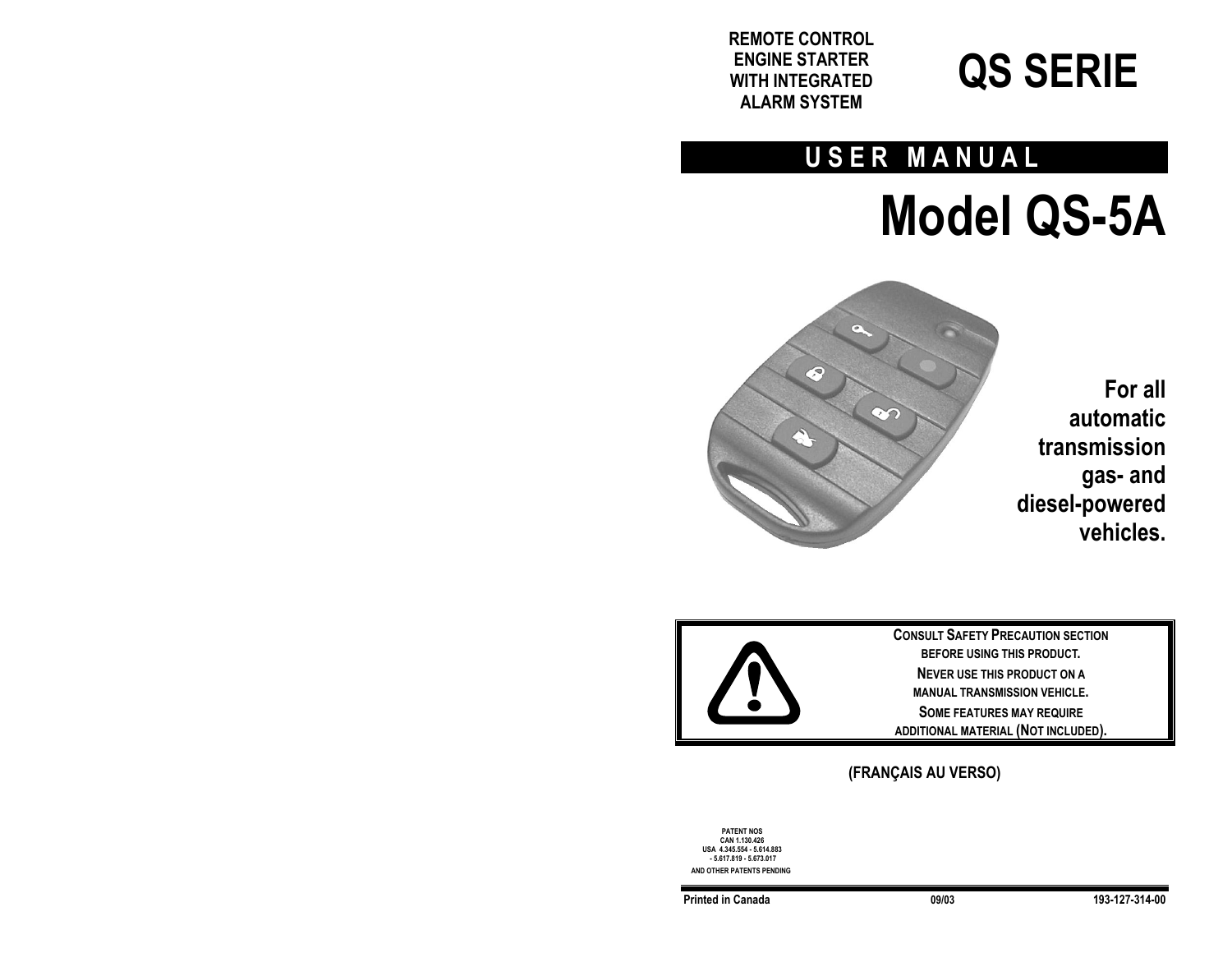# **GOVERNMENT REGULATIONS**



This device complies with the requirements of Industry Canada (IC) - Management of Radio-frequencies, as specified in document CNR-210. Its use is authorized only on a no-interference, no-protection basis; in other words, this device must not be used if it is

determined that it causes harmful interference to services authorized by IC. In addition, the user of this device must accept any radio interference that may be received, even if this interference could affect the operation of the device.



This device complies with Part 15 of the FCC rules.

Operation is subject to the following two conditions:

- (1) this device may not cause harmful interference and
- (2) this device must accept interference that may cause undesired operation.

This equipment has been tested and found to comply with the limits for a class B digital device, pursuant to Part 15 of the FCC Rules. These limits are designed to provide reasonable protection against harmful interference in a residential installation. This equipment generates, uses and can radiate radio frequency energy and, if not installed and used in accordance with the instruction manual, may cause harmful interference to radio communications. However, there is no guarantee that interference will not occur in a particular installation. If this equipment does cause harmful interference to radio or television, which can be determined by turning the equipment OFF and ON, the user is encouraged to try to correct the interference by one or more of the following measures:

- Reorient or relocate the receiving antenna.
- Increase the separation between the equipment and receiver.
- Connect the equipment into an outlet on a circuit different from that to which the receiver is connected.
- Consult the dealer or an experienced radio / TV technician for help.

#### **Warning:**

Changes or modifications not expressly approved by <manufacturer> could void the user's authority to operate the equipment.

> 1164, Route 220 St-Élie d'Orford (Québec) Canada J0B 2S0

516A Elm Street Manchester, NH 03101 USA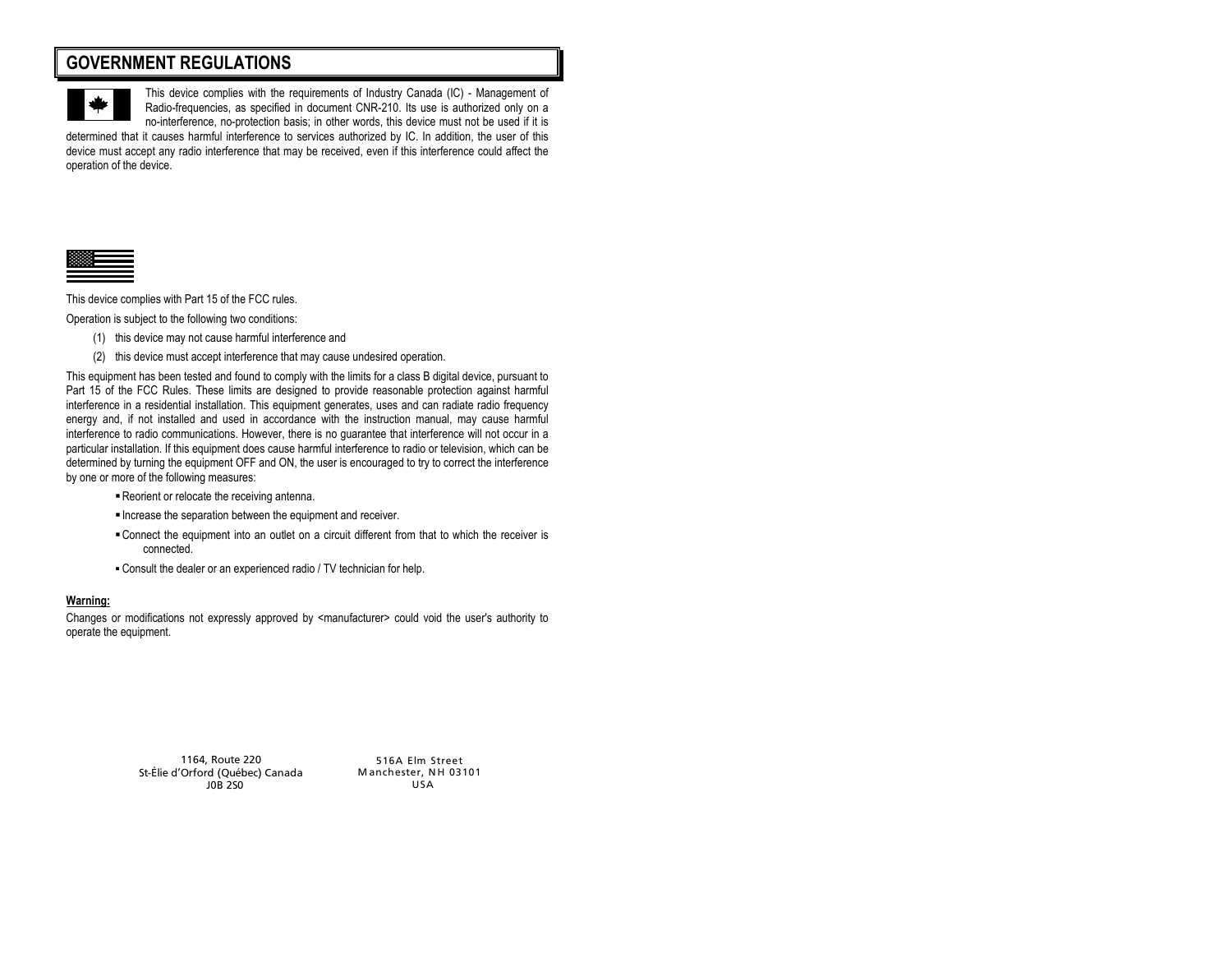# Table of contents

|                                                        | 2                          |
|--------------------------------------------------------|----------------------------|
|                                                        | 3                          |
|                                                        | 3                          |
|                                                        | 3                          |
|                                                        | 4                          |
|                                                        | 5                          |
|                                                        | $\overline{\phantom{a}}$ 8 |
| LOCK/UNLOCK COMMANDS AND ALARM SYSTEM ARMING/DISARMING | 13                         |
| OTHER COMMANDS <b>And Account of the COMMANDS</b>      | 14                         |
|                                                        | 17                         |
|                                                        | 17                         |
|                                                        | 17                         |
| REPLACING OR BOOSTING VEHICLE BATTERY                  | 17                         |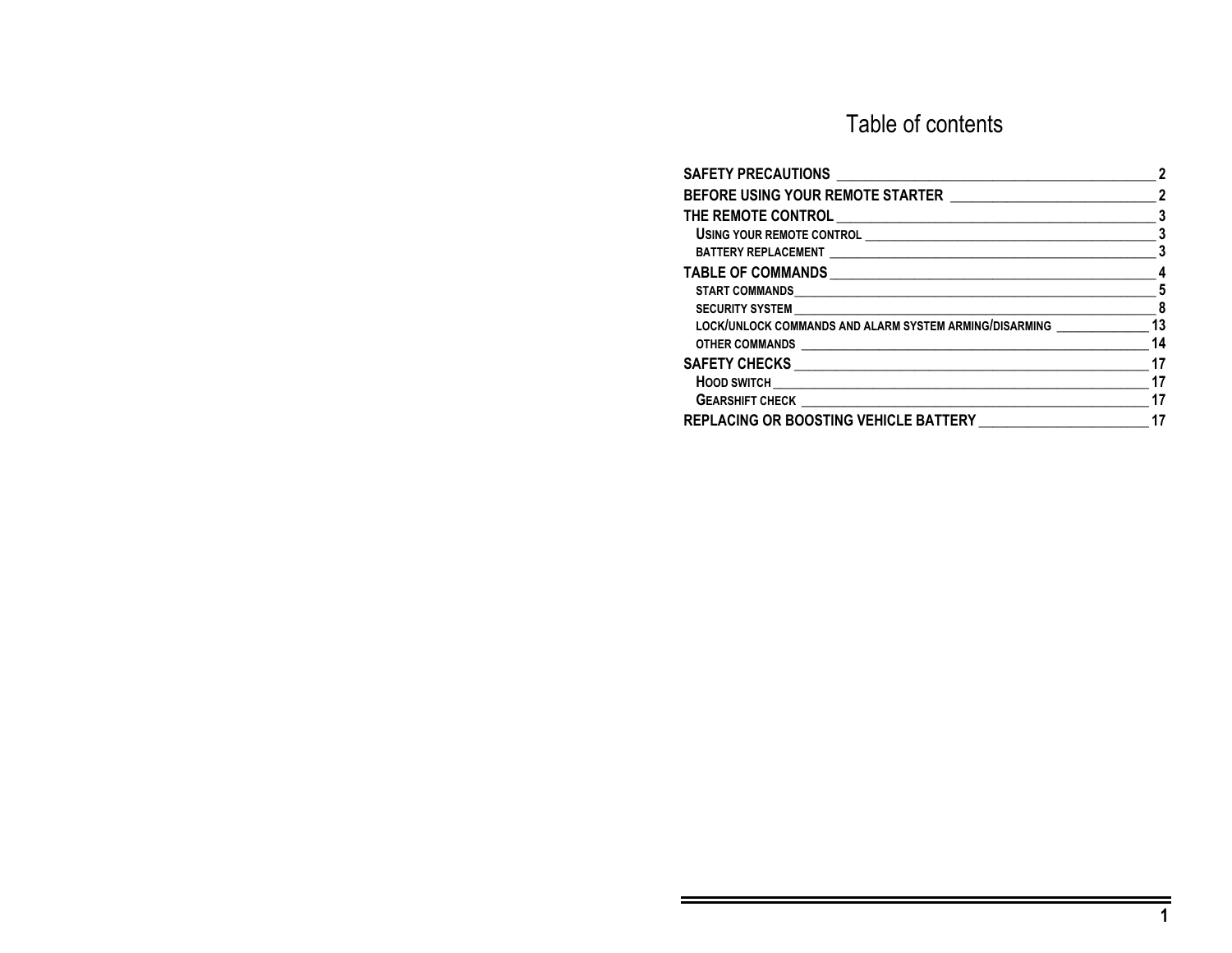# **SAFETY PRECAUTIONS**

Before using this product, carefully read the following safety precautions.

- Immediately report any malfunction to the dealer that performed installation.
- Under no circumstance can this product or its use be modified.
- Always turn off main switch when vehicle is parked in an enclosed, unventilated area or is in for servicing.
- Always turn off main switch when not using your Remote Starter for extended periods of time.
- Keep remote controls away from children.
- Have your engine tuned regularly to ensure optimum performance of your Remote Starter.
- Make sure your windshield wipers are turned off before leaving vehicle.
- Regularly check safety features that stop engine (see "SAFETY CHECKS" on page 17.)
- Make sure you comply with all local regulations, which may prohibit leaving your engine running when vehicle is unattended in a public place.
- Always advise service personnel that your vehicle is equipped with a Remote Starter equipped with a starter cut function.
- We strongly recommend that you have your system checked annually. Contact the dealer in your area.

# **BEFORE USING YOUR REMOTE STARTER**

Before leaving your vehicle, set the various controls in order to use your Remote Starter.

- Set heating/air-conditioning controls to desired position. (When the remote starter starts your engine, it will also turn on your climate control system.)
- Turn your windshield wipers to the "**OFF**" position.
- Make sure gearshift is in "**P**".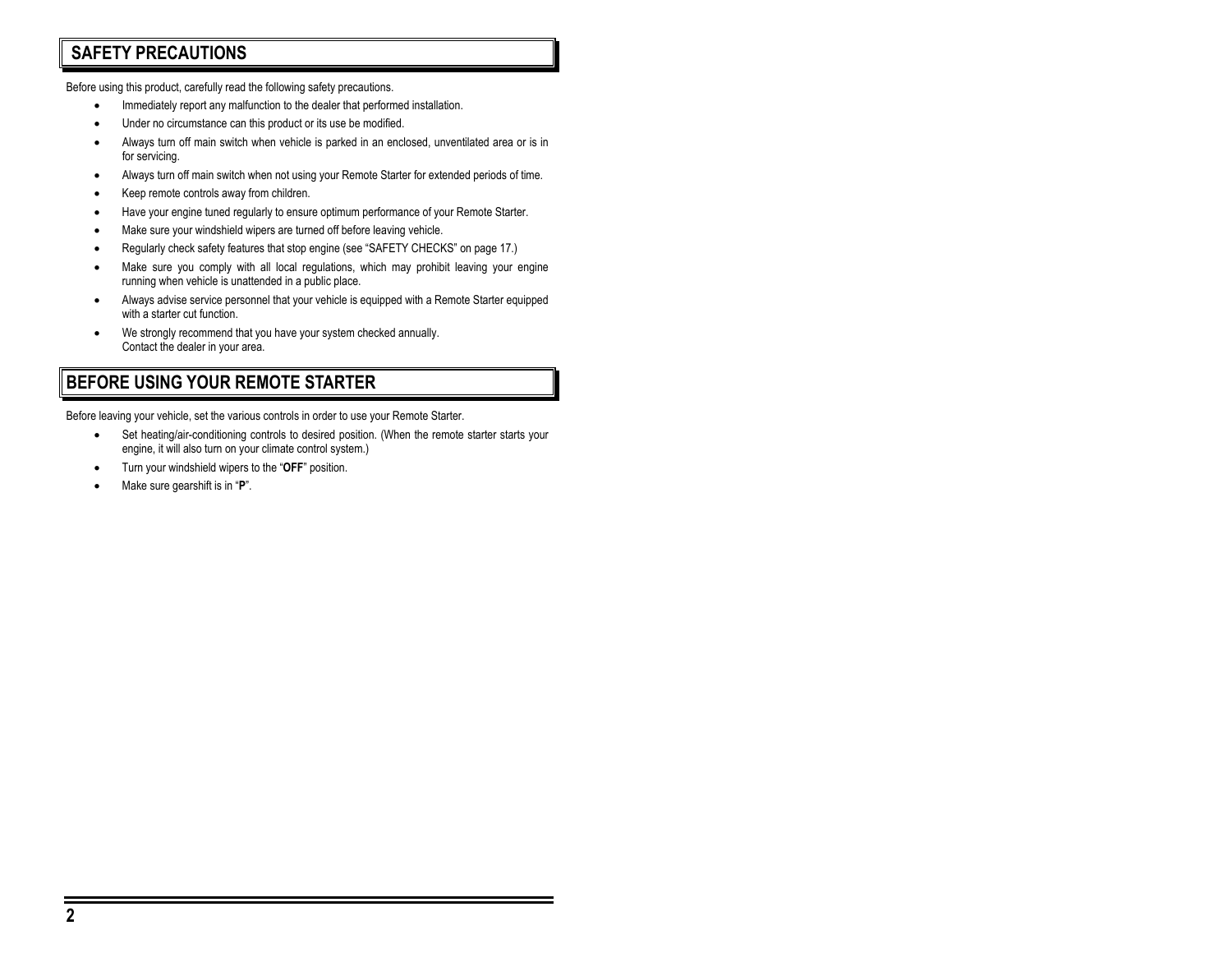# **THE REMOTE CONTROL**

Your remote control has been designed to fit the natural contours of your hands so that it is easier to use. It works off three long-life lithium batteries.

It can control two vehicles separately. Up to four remote controls can be assigned to your vehicle. See your dealer for replacement batteries or additional remote controls.

**NOTE**: The range of your remote control can be affected by a weak battery, interference from nearby metal structures, hydro poles, or crowded parking lots.

### **USING YOUR REMOTE CONTROL**

Your remote control can transmit on two different channels, allowing control of two separate vehicles.

Only the "Panic" command is transmitted on both channels simultaneously.

Each command being transmitted is confirmed by both an audible and a visual signal (LED indicator).



### **CHANNEL 1** :

To transmit a command on channel 1, press desired button for two seconds.

### **CHANNEL 2** :

To transmit a command on channel 2, press desired button, then as soon as a tone is heard or LED flashes once, release the button for a moment then press it again and hold it down for two seconds.

A command will not be executed if you do not press button long enough.

Only one command will be transmitted even if a button is pressed for more than two seconds except for the Stop button, that will send a Panic command if hold more than 4 seconds.

The remote control supplied in the kit may differ from the one illustrated above.

### **BATTERY REPLACEMENT**

Your remote works off three 3-volt lithium CR-2016 batteries or equivalent.

We strongly recommend that you keep a replacement set in your glove compartment.

To replace the batteries, remove screw on back of remote case, remove old batteries and replace with new ones. Make sure that batteries point the right way; see illustration opposite.

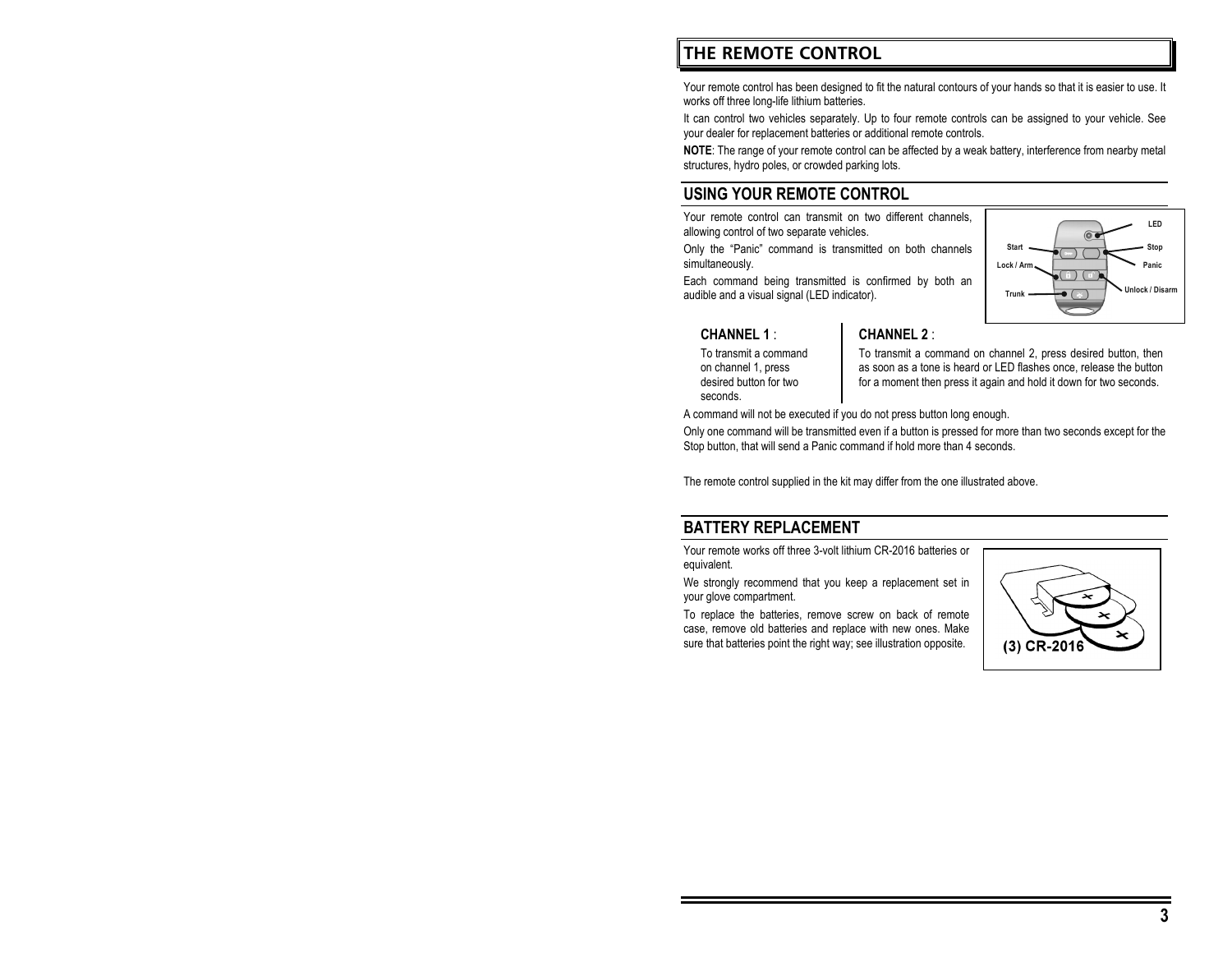# **TABLE OF COMMANDS**

|                                                                                     | <b>COMMANDS</b>                                                                                                                   | <b>BUTTONS</b>       |             | <b>CONFIRMATION</b>                                               |               |
|-------------------------------------------------------------------------------------|-----------------------------------------------------------------------------------------------------------------------------------|----------------------|-------------|-------------------------------------------------------------------|---------------|
|                                                                                     |                                                                                                                                   | (PICTOGRAM)          | <b>HORN</b> | <b>LIGHTS</b>                                                     | <b>SIREN</b>  |
| PANIC                                                                               |                                                                                                                                   |                      | 30/60       | 30/60                                                             | 30/60         |
|                                                                                     |                                                                                                                                   | $>$ 4 SEC.           | SEC.        | SEC.                                                              | SEC.          |
|                                                                                     | <b>START / CONTINUOUS MODE</b>                                                                                                    | <b>1999</b>          | 1<br>⋒      | 1 <sub>0</sub>                                                    |               |
| STOP <sup>®</sup>                                                                   |                                                                                                                                   |                      |             | 1                                                                 |               |
|                                                                                     | LOCK / ARM                                                                                                                        | A                    | 1<br>60     | $1/3$ $\odot$                                                     | 1/3/X<br>0000 |
|                                                                                     | UNLOCK / DISARM<br>Θ                                                                                                              | ń                    |             | $2/4$ $\odot$                                                     | 2/4/X<br>000  |
| TRUNK                                                                               |                                                                                                                                   |                      |             | 3                                                                 | 3 O           |
|                                                                                     | <b>ACTIVATE / DEACTIVATE SENTINEL MODE</b>                                                                                        |                      |             | $2/3/4$ $\circledcirc$                                            |               |
|                                                                                     | <b>ACTIVATE / DEACTIVATE UTILITY #1</b>                                                                                           |                      |             | 1                                                                 |               |
|                                                                                     | <b>ACTIVATE / DEACTIVATE UTILITY #2</b>                                                                                           |                      |             | 1                                                                 |               |
|                                                                                     | <b>RUNTIME ADJUSTMENT</b>                                                                                                         |                      |             | $1 - 4$                                                           |               |
|                                                                                     | <b>PRESET TEMPERATURE ADJUSTMENT</b>                                                                                              |                      |             | $1 - 4$                                                           |               |
| 3<br>7<br>CAR FINDER                                                                |                                                                                                                                   |                      |             |                                                                   |               |
| $1 - 19$<br><b>DISPLAY REMOTE START FAIL CODES</b>                                  |                                                                                                                                   |                      |             |                                                                   |               |
|                                                                                     | <b>DISPLAY ALARM ZONE CODES</b>                                                                                                   |                      |             | $1 - 8$                                                           |               |
| ⋒                                                                                   | THIS CONFIRMATION IS SENT ONLY IF START COMMAND IS REPEATED WHEN ENGINE IS ALREADY RUNNING                                        |                      |             |                                                                   |               |
| ค<br>THIS COMMAND TERMINATES: RUNTIME, PANIC MODE AND ALARM CONDITION               |                                                                                                                                   |                      |             |                                                                   |               |
| ଈ                                                                                   | ⊕<br>WHEN "CONFIRMATION ON 2ND LOCK" IS ENABLED.<br>WHEN CHIRPS OR ALARM IS DEACTIVATED                                           |                      |             |                                                                   |               |
| 6                                                                                   | THESE CONFIRMATIONS ARE PROGRAMMABLE AS ACTIVE/INACTIVE DURING INSTALLATION.                                                      |                      |             |                                                                   |               |
| 0                                                                                   | 1 = NO ZONE IS IN VIOLATION DURING ARMING<br>3 = AT LEAST ONE ZONE IS IN VIOLATION DURING ARMING                                  |                      |             |                                                                   |               |
| X = NO CHIRP WHEN VALET MODE IS ACTIVE OR WHEN ALARM IS PROGRAMMED AS DISABLED<br>❼ |                                                                                                                                   |                      |             |                                                                   |               |
| ◶                                                                                   | TEMPORARY VALET MODE IS ACTIVATED IF COMMAND IS REPEATED DURING REARM CYCLE WHEN AALRM SET IN PASSIVE<br>REARMING AT THE INSTALLS |                      |             |                                                                   |               |
| ø                                                                                   | 2 = NO ZONE WAS IN VIOLATION WHILE<br>ALARM WAS ARMED                                                                             |                      |             | $4 = AT$ LEAST ONE ZONE WAS IN VIOLATION<br>WHILE ALARM WAS ARMED |               |
| ⊕                                                                                   | $2 =$ DEACTIVATION                                                                                                                | 3 = SYSTEM NOT READY |             | $4 =$ ACTIVATION                                                  |               |
| ⋒                                                                                   | ONLY IF SYSTEM IS EQUIPPED WITH A SENSOR CAPABLE OF DETECTING TRUNK RELEASE (OPTIONAL).                                           |                      |             |                                                                   |               |
|                                                                                     |                                                                                                                                   |                      |             |                                                                   |               |

### **CONFIRMATION**

In all cases, your Remote Starter will confirm that command has been received properly. This will be done by either sounding horn and/or siren or flashing parking lights. In this manual, confirmation signals are written in an abbreviated form; for example:

(horn: 1, lights: 2) Means that horn will sound once and parking lights will flash twice.

Parking light confirmations are mandatory. Horn confirmations are optional (programmable) and require an additional connection and equipment during installation.

Confirmations are explained in more detail under each command.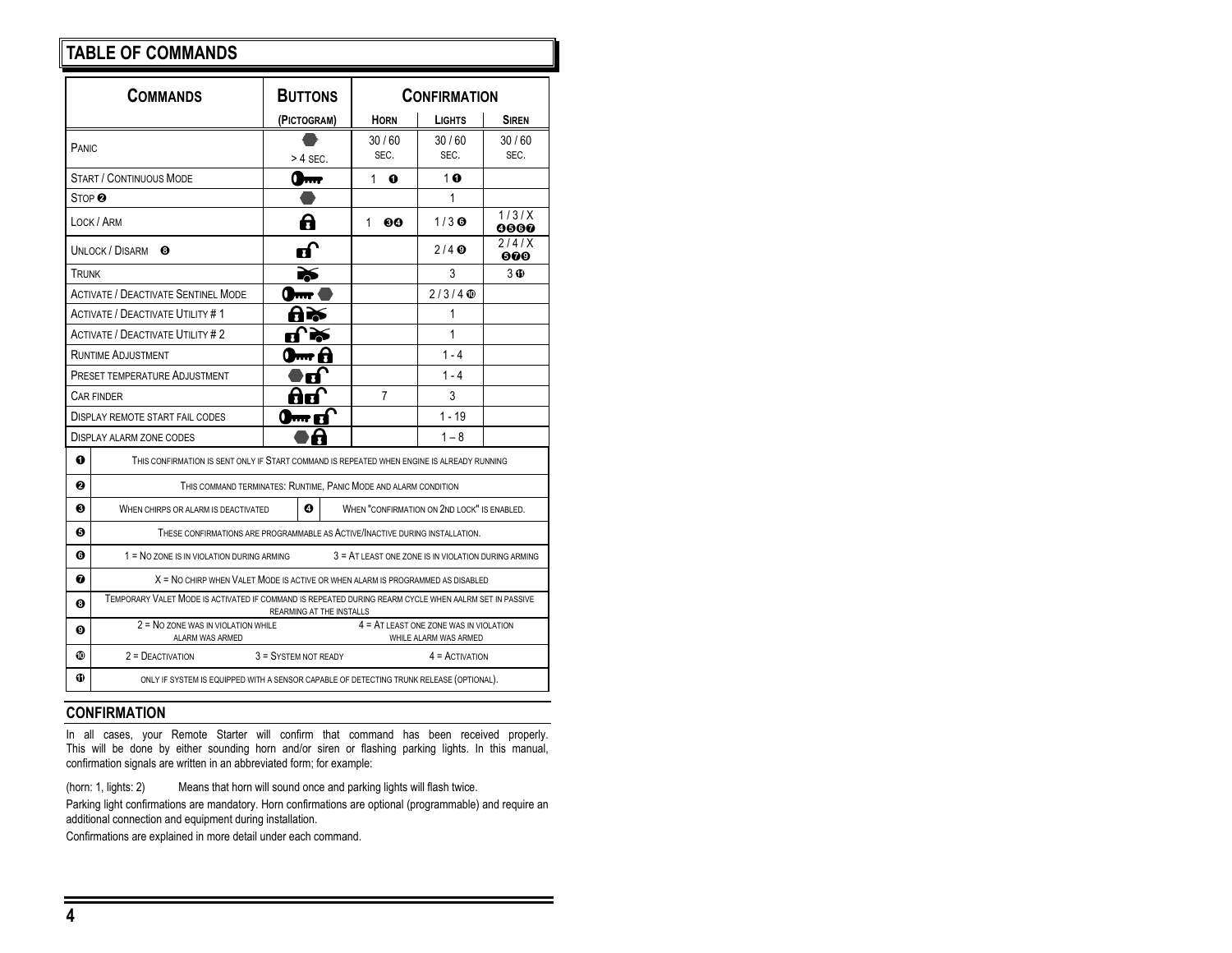# **START COMMANDS**

### **STARTING THE ENGINE**

To start the engine, press  $\Box$  was button (horn: 0, lights: 1).

The system automatically adjusts ignition duration for your type of vehicle; parking lights flash once (duration: four seconds) then stay on all the time engine is running.

If more than one command is emitted, each successive start command resets runtime to the beginning, parking lights flash once to confirm command has been received and horn sounds once to let you know engine is already running.

Repeating this command will produce an audible confirmation that engine has started, which can be useful if vehicle is not in sight.

#### **IF ENGINE FAILS TO START**

If your system cannot start your engine at first attempt, it will wait for a few seconds and then try again (it could try again twice depending on reason for failure to start).

After three attempts, it will shut down automatically and wait for new command (see "Start fail Codes" on page 15).

#### **UPON ENTERING YOUR VEHICLE...**

 To prevent engine from turning off when you enter your vehicle, do not depress brake pedal before having placed key in ignition and turned it to "ON" position.



### **DO NOT TURN IGNITION KEY TO "START" POSITION.**

Drive as usual.

#### **ENGINE RUNTIME**

Your engine will stop automatically after a preset time (see "Setting the runtime" on page 7). Parking lights will stay on as long as engine is running.

#### **TRIGGER INPUT**

Your remote starter is equipped with a negative trigger (pulse) input.

This input can be connected to another remote control device or to a timer output (optional).

If this input is connected, consult this device's manual or ask your technician which command controls the Start/Stop function.

The Start/Stop commands received on this input are ignored while the engine is running on a remote start.

All Start/Stop functions controlled by this input behave in the same way as functions controlled by remote.

|                                     |                                                             | <b>ACTIVÉ</b><br><b>IN USE</b>                  |
|-------------------------------------|-------------------------------------------------------------|-------------------------------------------------|
| <b>JOUR</b><br>DAY<br><b>ON/OFF</b> | <b>HEURE</b><br><b>HOUR</b><br><b>RÉGLAGE</b><br><b>SET</b> | <b>MINUTE</b><br><b>HORLOGE</b><br><b>CLOCK</b> |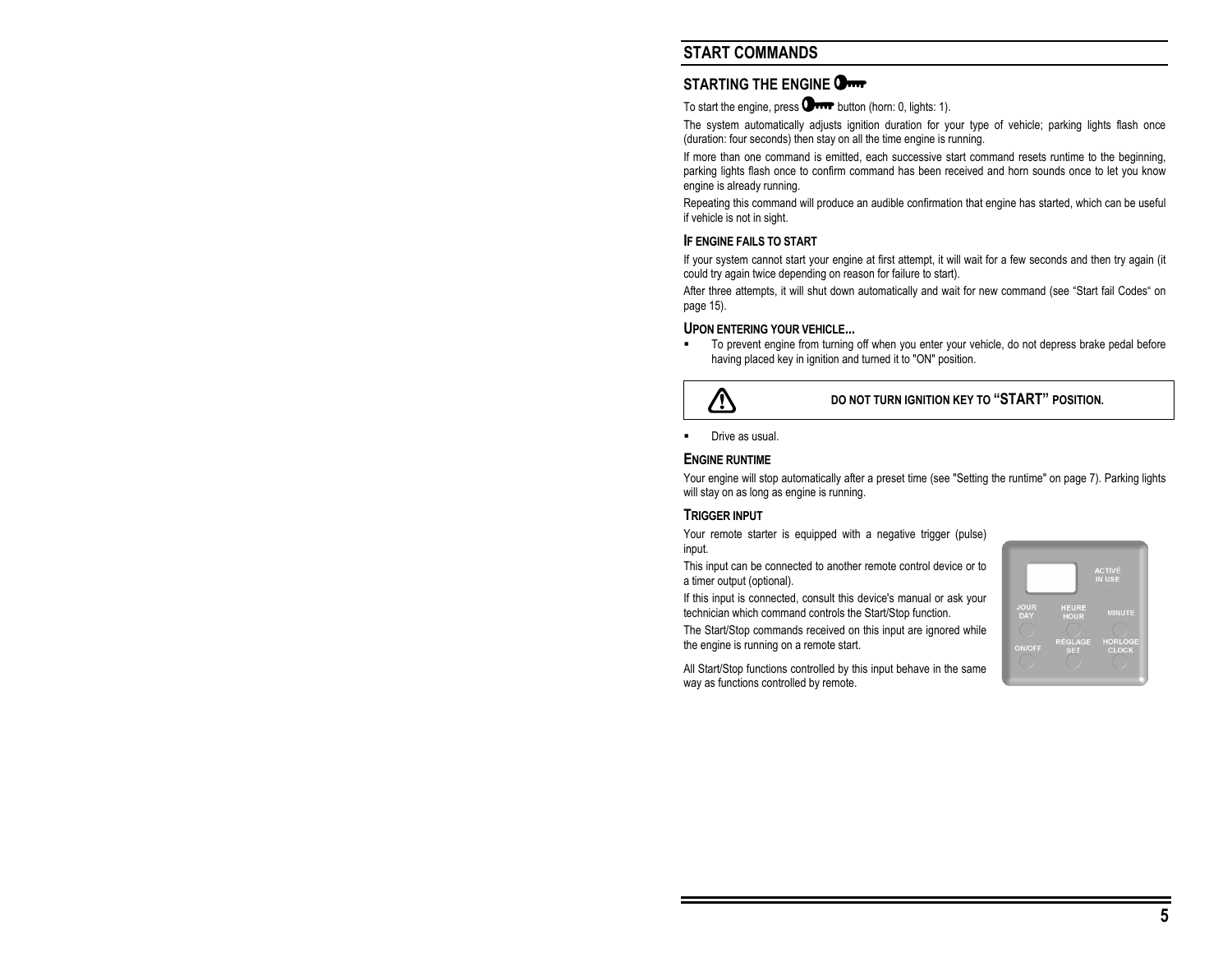# **CONTINUOUS MODE**

The Continuous Mode function lets you remove the key from ignition while leaving the engine running. This convenient feature allows you to leave vehicle for short periods of time while climate controls remain on.

To access Continuous Mode, send Start command while engine is idling. See "STARTING THE ENGINE" on page 5.

Parking lights, engine and preset accessories will remain on for the duration of the programmed runtime (see " Setting the runtime " on page 7).

Remove key, exit vehicle and lock doors. All safety devices will remain active.

If you return to your vehicle before runtime has elapsed, just turn the key to the "**ON**" position and depress brake pedal.

### **WHAT STOPS THE ENGINE**

For your safety, engine will not start or it will stop if:

- Ignition key is in "RUN" position (prevents start);
- Remote control sends a stop command.
- Hood is open.
- Brakes are applied.
- Alarm is in infraction condition.
- **Engine is over-revving (if engine over-revving monitoring is active).**
- Main switch is **OFF**.

#### **MAIN SWITCH**

Main switch is usually mounted under dashboard.

When it is placed in the OFF position, it cancels all start related functions but does not disable other commands, which remain active (alarm, door locking, etc).



### **STOP**

When engine is kept running by Remote Starter, you can stop it with this command (lights: 1). The stop command also ends panic mode and alarm condition.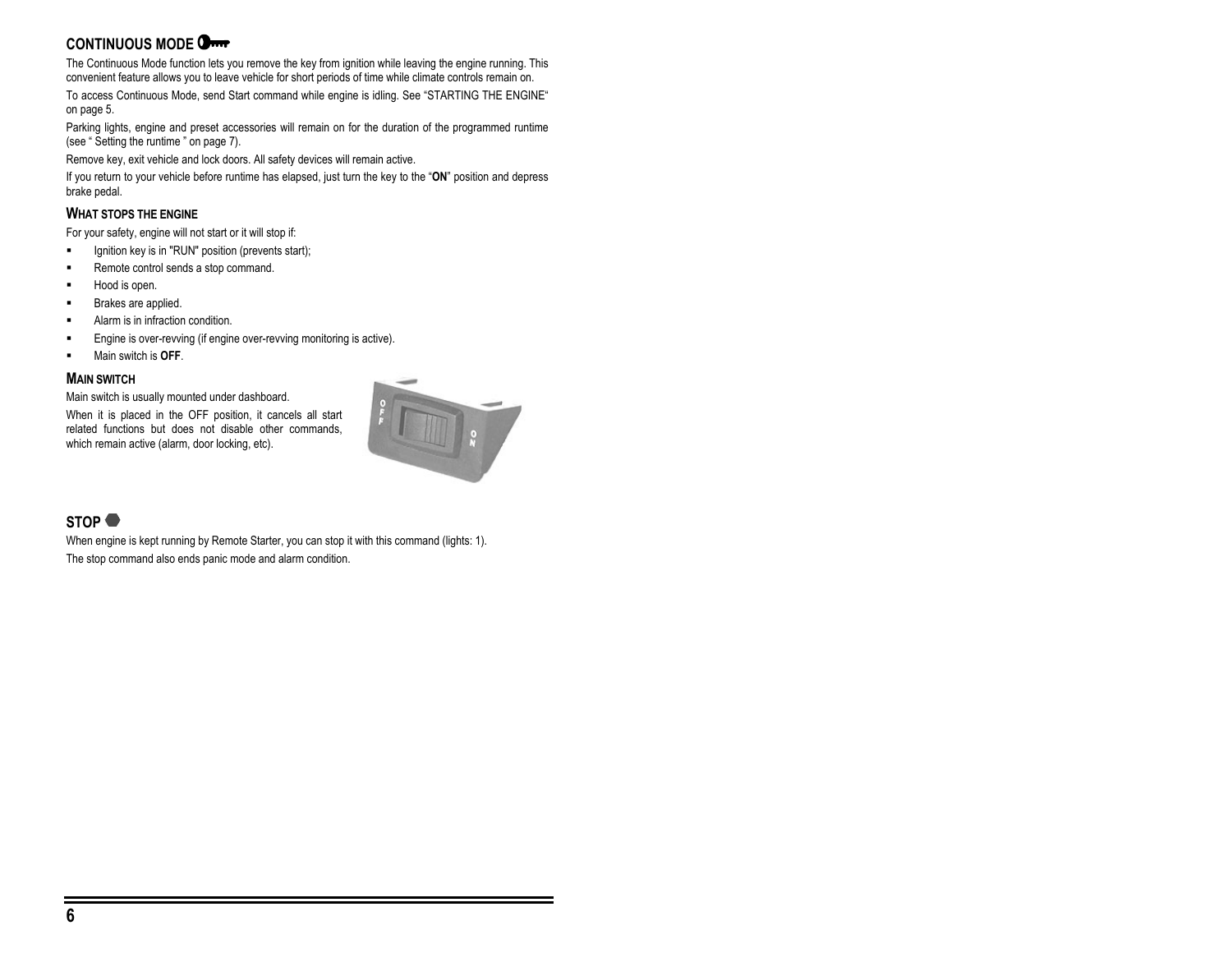### **LOW TEMPERATURE MODE**

In Low Temperature (Sentinel) mode, system starts your engine automatically when temperature falls below a preset level.

Engine will run for programmed runtime, after which system will wait 2½ hours and then start engine again if temperature is still below preset level.

To activate/deactivate Low Temperature mode, press  $\Box$  and  $\Box$  buttons simultaneously.

#### **When mode is activated:**

Parking lights will flash 4 times, then, if temperature is below preset level, engine will start.

If temperature is above preset level, system waits until it goes below preset level before starting.

If system cannot execute command (for example, safety sequence is not valid, hood is open, etc), confirmation will be different (lights: 3).

#### **When mode is deactivated:**

Parking lights will flash twice to confirm that mode is deactivated. Applying brakes also deactivates Low Temperature mode.

### **SETTING THE START TEMPERATURE**

To change preset temperature at which you want your Remote Starter to start engine, press  $\bullet$  and

 $\blacksquare$  buttons simultaneously (lights: 1 - 4).

Parking lights will flash from 1 to 4 times to indicate selected start temperature (see table opposite).

If you send command when ignition has been turned on (by Remote Starter or key), preset start temperature does not change. However, confirmation is still sent to indicate last selection.

| Number of<br>Flashes | <b>Preset start</b><br>temperature |
|----------------------|------------------------------------|
|                      | $-5^{\circ}$ C (23 $^{\circ}$ F)   |
| 2                    | -15 $^{\circ}$ C (5 $^{\circ}$ F)  |
| 3                    | $-20^{\circ}$ C (-7 $^{\circ}$ F)  |
|                      | $-30^{\circ}$ C (-22°F)            |

### **SETTING THE RUNTIME** OF

Press buttons  $\mathbf{Q}_{\text{max}}$  and  $\mathbf{Q}_{\text{simultaneously (parking lights: 1 - 4)}}$ .

Parking lights flash one to four times to indicate selected runtime (see table opposite).

If you send this command while the ignition circuits are activated (by remote or key), runtime does not change but confirmation is sent to indicate last selection.

If Low Temperature (Sentinel) mode is already activated when this command is sent, the command sets or indicates Low Temperature mode runtime.

**Note:** Runtime is doubled for a diesel engine.

| Number of<br>flashes | Runtime     |
|----------------------|-------------|
|                      | 2 minutes 1 |
| 2                    | 4 minutes   |
| 3                    | 8 minutes   |
|                      | 18 minutes  |

<sup>1</sup> A runtime of 2 minutes (4 min. for a diesel engine ) is not recommended for most vehicles unless you intend to drive off immediately after the remote start. This selection is not available in Low Temperature mode.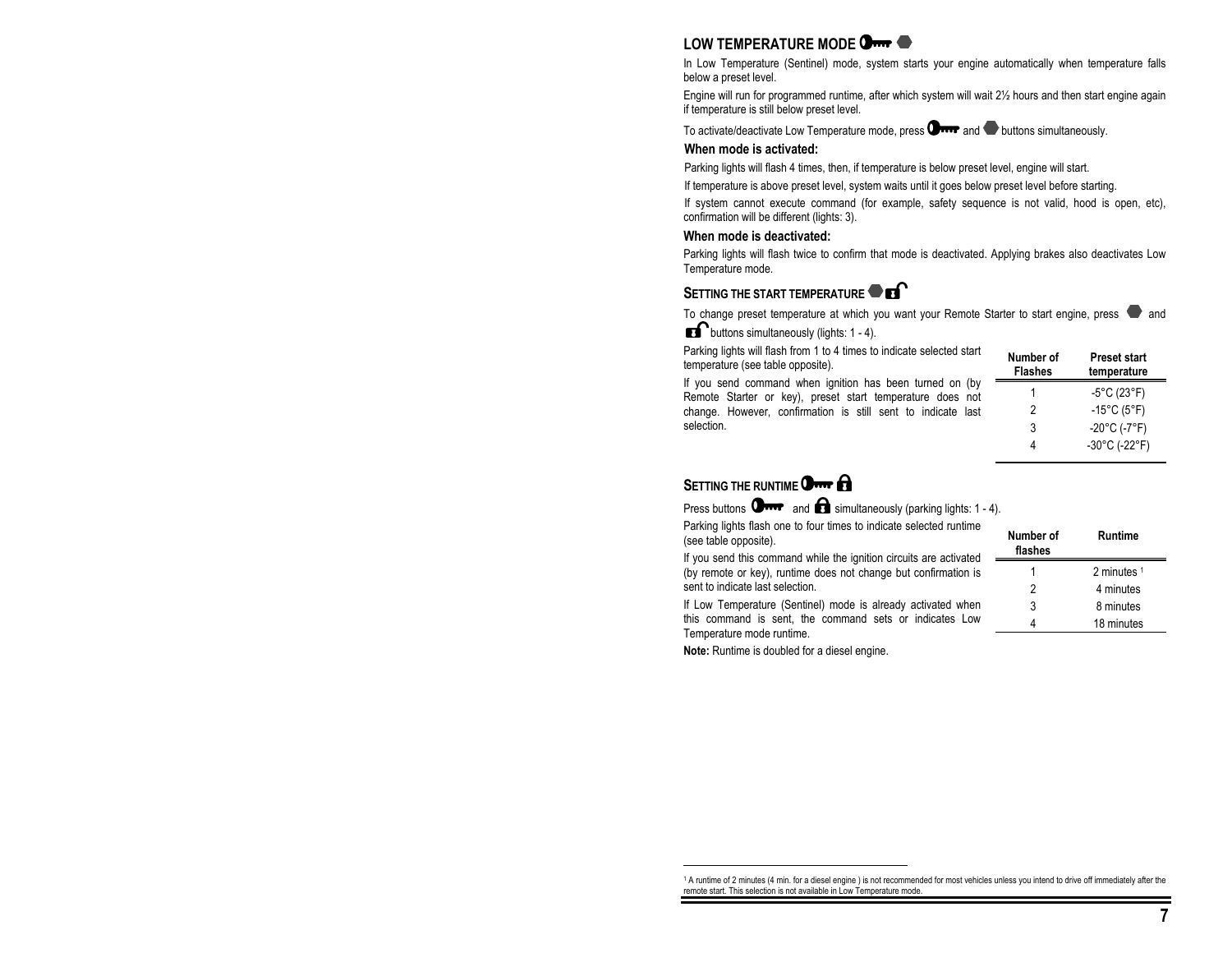# **SECURITY SYSTEM**

### **PROTECTION ZONES**

Your security system can use up to six different monitoring devices simultaneously to protect your vehicle. These devices are connected to the system on different inputs called protection zones.

One of these zones can send an audible warning (7 chirps), while the other five generate an alarm condition if system is armed.

| <b>PROTECTION ZONES</b>                        | <b>FUNCTIONS</b>                                             |
|------------------------------------------------|--------------------------------------------------------------|
| Pre-shock<br>(more than 3 times within 3 min.) | Siren chirps (7 times)                                       |
| Doors                                          | Siren "ON" for 30 or 60 second period, which can be repeated |
| Hood                                           | up to 4 times depending on initial programming and whether   |
| Additional sensor (Trunk)                      | violated zone is corrected or not.                           |
| Shock sensor                                   | Each period is separated by a 5 second pause.                |
| Ignition (key)                                 | (45 seconds for "Door" zone).                                |

### **DETERRENTS**

#### **ACTIVE**

When one of the monitoring devices detects a violation, system reacts by activating the following deterrents, depending on which is connected.

System can activate up to four deterrents simultaneously: **siren**, **parking lights**, **dome light** and/or **horn**.

#### **PREVENTIVE**

**Indicator light** shows different alarm conditions (see "ZONE CODES" on page 11).

It can also act as a deterrent if installed in a place visible from outside vehicle.

### **ALARM MODES**

#### **WARNING**

Warning signal is 7 siren chirps.

If a two-level shock sensor is connected to system, warning sounds every time vehicle is subjected to a light shock when the alarm is armed.

#### **PRE-ALARM**

If you set off alarm by accident and do not want to alarm or disturb the whole neighborhood, "pre-alarm" mode cuts in three seconds before alarm condition to give you time to disarm system.

In this mode, parking lights, siren and dome light go on and off intermittently for three seconds.

#### **ALARM CONDITION**

When system is in alarm condition, it activates the various deterrents connected to the alarm module.

Alarm condition remains active for 30 or 60 seconds depending on initial programming, then system pauses for five seconds (45 seconds for "Door" zone).

During this pause, it checks the protection zones again and restarts alarm cycle if a zone is still in violation.

This cycle can be repeated up to four times. If situation that caused the violation is corrected in mid-cycle, alarm stops at end of current cycle.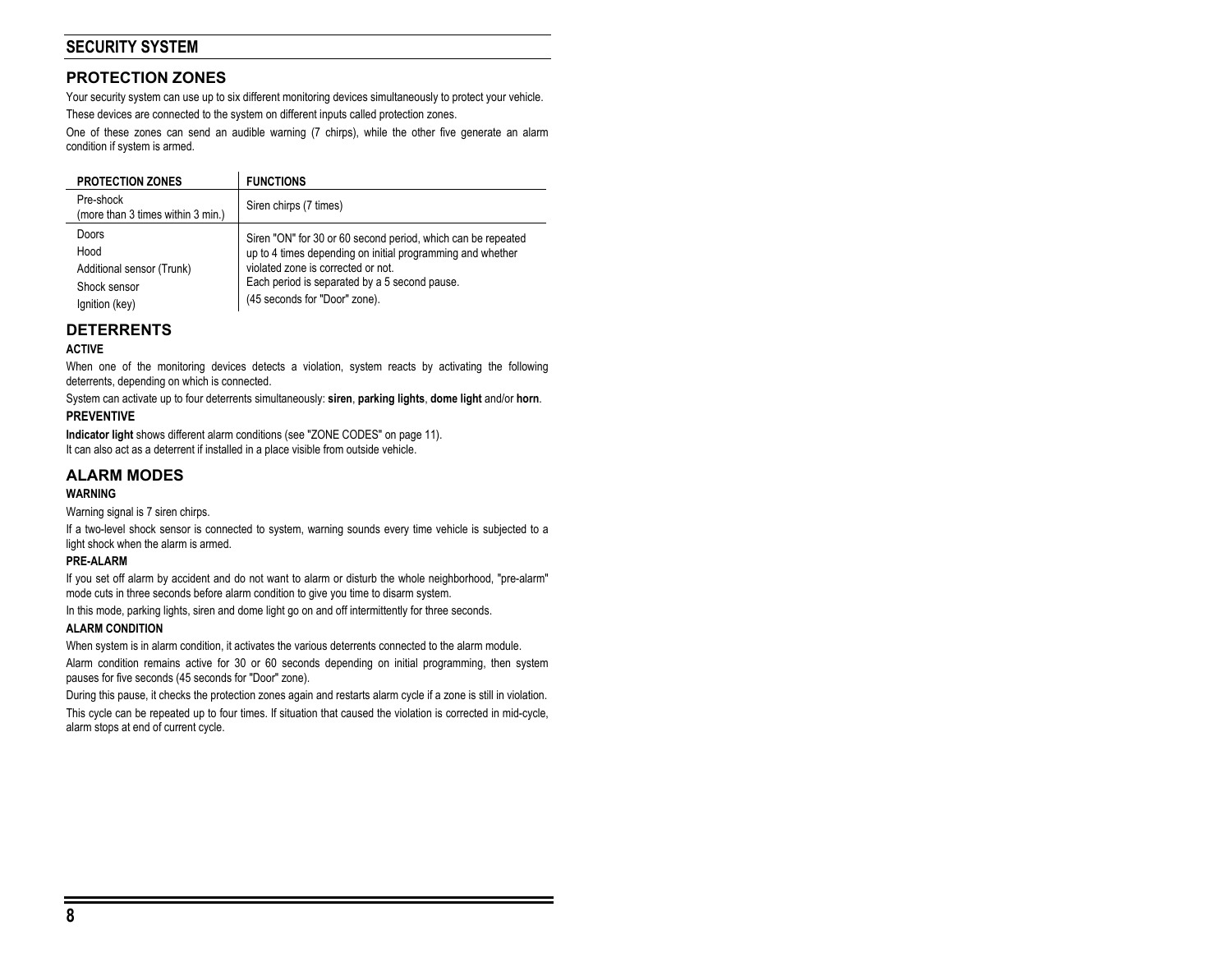### **OPERATION**

Your alarm system has three different operating modes, **active**, **semi-passive rearming** and **passive rearming** depending on initial programming. See the relevant paragraph for mode your system was configured in during installation.

#### **ACTIVE**

In active mode, the alarm must be **armed** and **disarmed** using the remote (see Table of Commands on page 3).

Alarm is armed as soon as command is received, even if a zone is in violation when command is received. However, violated zone cannot trigger the alarm unless it was in a normal condition beforehand.

This mode is always available even if, during installation, your system was not configured for it.

#### **SEMI-PASSIVE REARMING**

In semi-passive mode, alarm must be **armed** and **disarmed** using the remote (see Table of Commands on page 3).

In this mode, alarm rearms automatically 25 seconds after disarming (rearming cycle) if doors are all closed. Indicator light flashes rapidly to indicate that system is in rearming cycle.

**Note:** If vehicle is equipped with power locks interfaced with the system, a device can be added to prevent doors from locking during rearming if key is still in ignition. If applicable, this device allows system to be armed but cancels locking.

Key detection device **is**  $\Box$ , **is not**  $\Box$  installed on this vehicle.

Following table shows effect of each zone on rearming cycle.

| <b>Protection zone</b>    | <b>Effect on rearming cycle</b>                                                  |                  |  |
|---------------------------|----------------------------------------------------------------------------------|------------------|--|
| Hood                      |                                                                                  |                  |  |
| Additional sensor (Trunk) | These three zones prolong rearming cycle as long as they remain in<br>violation. |                  |  |
| Shock sensor              |                                                                                  |                  |  |
|                           | Activated by ignition key:                                                       | Cancels rearming |  |
| lgnition                  | Activated by remote starter:                                                     | No effect        |  |
| Doors <sup>2</sup>        | This zone cancels rearming completely.                                           |                  |  |
| Warning                   | No effect                                                                        |                  |  |

Applying brakes or activating Temporary Valet Mode cancels rearming.

#### **PASSIVE REARMING**

In passive rearming mode, opening a door triggers rearming cycle.

Alarm will be armed 30 seconds after checking that all protection zones are in normal condition.

This 30-second period is called "rearming cycle".

If a zone detects a violation during rearming cycle, countdown stops and restarts at 30 seconds when all zones are back in normal condition.

During rearming cycle, indicator light flashes rapidly.

After five seconds, system sends an audible confirmation (siren chirps once), indicating that system will arm after 25 seconds.

After this delay, alarm is armed and sends a second confirmation (siren chirps once and parking lights flash once) to indicate that system is armed.

If you wish to remain in vehicle without driving off, you can cancel rearming cycle by applying brakes.

When you exit the vehicle, cycle resumes and system arms automatically (see also "TEMPORARY VALET MODE").

If you disarm the system and do not open the door within 60 seconds, it rearms itself automatically.

<sup>&</sup>lt;sup>2</sup> If vehicle is equipped with a factory security system and runtime expires during rearming cycle, factory security system is reactivated but not the remote starter security system because opening a door is simulated for factory system rearming.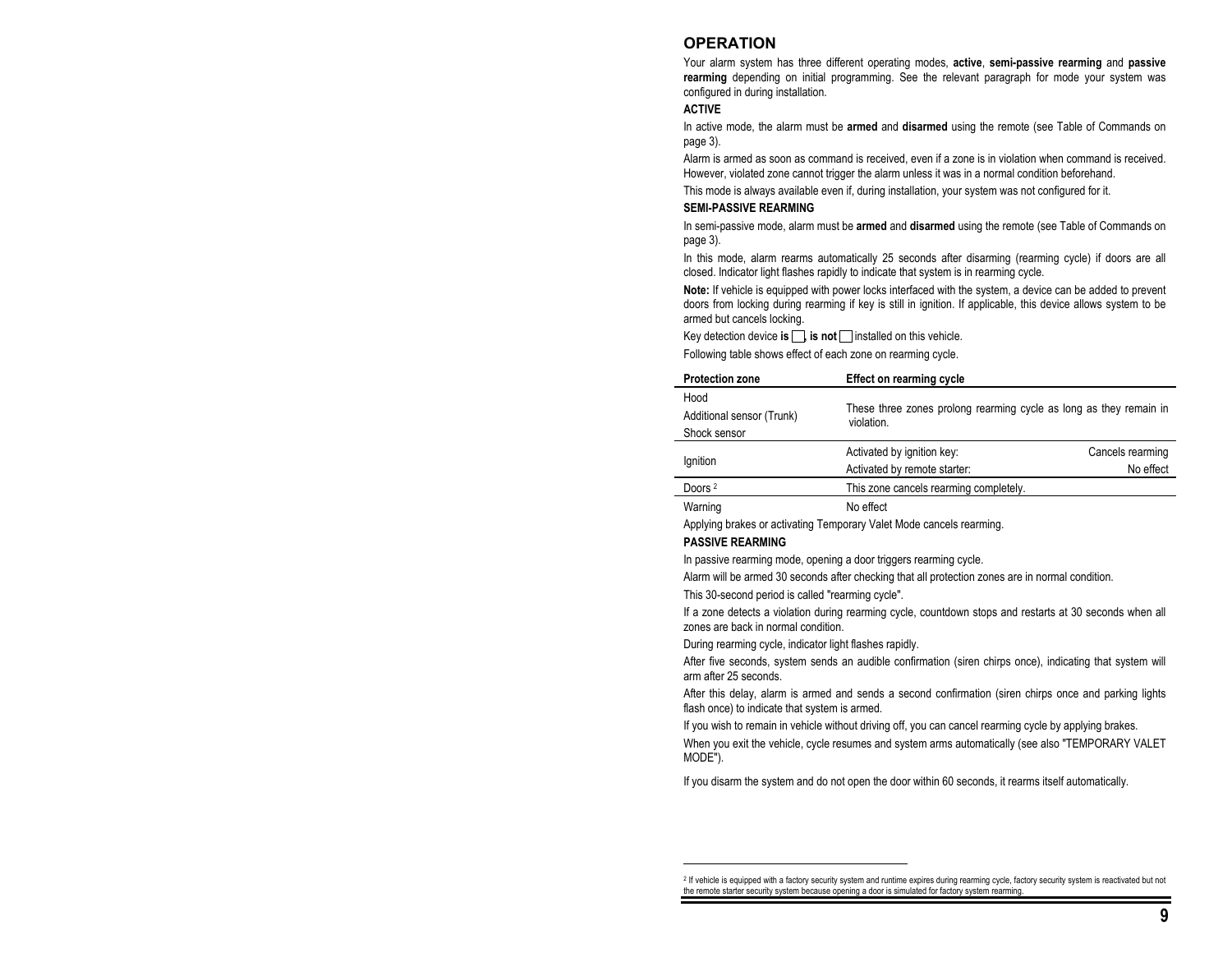The following table shows the effect that each zone has on the rearming cycle.<br>Protection zone<br>Fffect on rearming cycle **Pffect on rearming cycle** 

| Hood                      |                                                                   |                  |
|---------------------------|-------------------------------------------------------------------|------------------|
| Doors                     | These four zones prolong rearming cycle as long as they remain in |                  |
| Additional sensor (Trunk) | violation.                                                        |                  |
| Shock sensor              |                                                                   |                  |
| lgnition                  | Activated by ignition key:                                        | Cancels rearming |
|                           | Activated by remote starter:                                      | No effect        |
| Warning                   | No effect                                                         |                  |

Applying brakes or ignition key in "ON" position cancels rearming (until a door is opened, which causes rearming cycle to restart from the beginning).

See also "TEMPORARY VALET MODE" and "DOME LIGHT DURATION".

You can **disarm** only with remote control by pressing **B** button (see Table of Commands on page 4). System is disarmed immediately and restarts rearming cycle from the beginning.

#### **TO TERMINATE ALARM CONDITION**

You can terminate alarm condition by pressing  $\blacksquare$  button, which also disarms system, or by pressing either of the  $\bullet$  or  $\bullet$  buttons, which terminates alarm condition without disarming system.

#### **CONFIRMATION**

When the alarm is armed, one chirp of the siren and/or flash of the parking lights means that all protection zones are in normal condition and system is ready.

Three chirps or flashes means that one or more zones are in violation (e.g. at least one door is opened).

Once the zone is corrected (e.g. door closed), the system sends another confirmation (one chirp or flash if all zones are in normal condition, three chirps or flashes if another zone is in violation).

If a zone is in violation when system is armed manually (using remote) and the cause of the violation is not corrected, the alarm will still arm but this zone will not be able to generate an alarm condition. See also "DOME LIGHT DURATION".

When you disarm the alarm, two chirps or flashes indicate that no one tried to break into or do anything to your vehicle, and four chirps or flashes indicate that an alarm condition occurred during your absence. The following table summarizes this section.

| <b>CONFIRMATION</b> | <b>MEANING</b>                                                                                 |
|---------------------|------------------------------------------------------------------------------------------------|
| 1 chirp or flash    | System armed, no zone in violation.                                                            |
|                     | 2 chirps or flashes System disarmed, no violation detected.                                    |
|                     | 3 chirps or flashes System armed with zone in violation. Indicator light indicates which zone. |
| 4 chirps or flashes | System disarmed with violation detected.                                                       |
|                     | Indicator light indicates cause of alarm condition.                                            |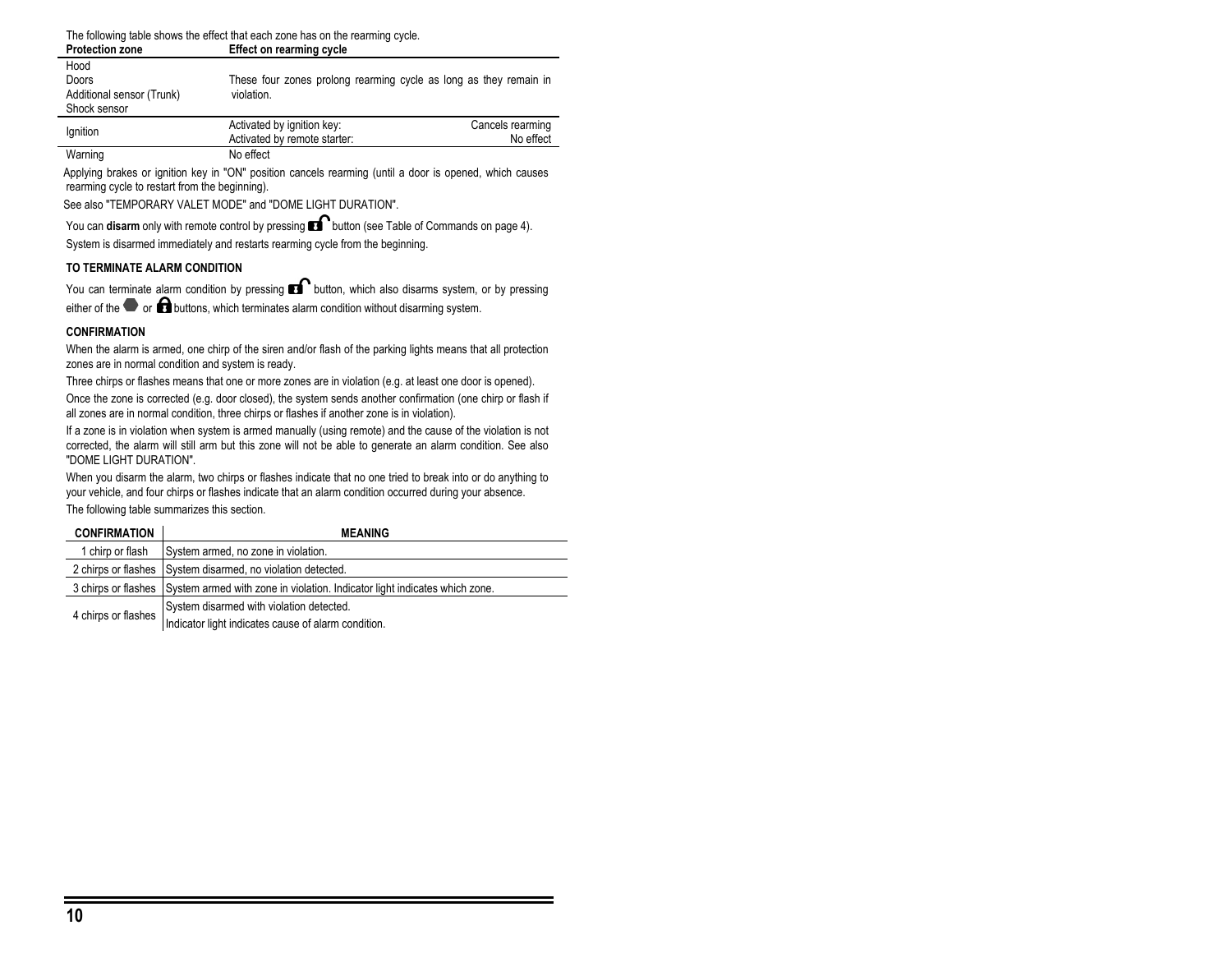### **INDICATOR LIGHT**

Indicator light flashes a specific number of times (see table below) to indicate different alarm conditions when arming and disarming the system.

It can also act as a deterrent if installed in a place visible from outside the vehicle.

**DURING ARMING** Indicator flashes codes for zones in violation (e.g. at least one door is opened).

Only one code is shown at a time. If more than one zone is in violation during arming, code changes when zone shown is corrected (example: door closed).

**DURING DISARMING** Indicator flashes code for last zone that generated the alarm condition.

Code is shown when you press  $\mathbf{f}$  button.

This code is repeated until you apply the brakes.

The following table shows the meaning of zone codes (number of flashes).

### **ZONE CODES**

| <b>FLASHES</b>     | <b>ZONE INDICATED</b>                                        |
|--------------------|--------------------------------------------------------------|
|                    | System is armed.                                             |
|                    | A door is/was open.                                          |
| 3                  | Hood is/was open.                                            |
| 4                  | Alarm condition is/was detected on shock sensor input.       |
| 5                  | Key is/was in ignition position (IGN).                       |
| 6                  | Alarm condition is/was detected on additional sensor input   |
|                    | Loss of power (+12V battery supply was removed).             |
| 8                  | Alarm status is/has been detected on pre-shock sensor input. |
|                    | Indicator can show two other conditions:                     |
| CONSTANT DIM LIGHT | Indicates that alarm is permanently disarmed.                |
|                    |                                                              |

| <b>UUNSTANT DIM LIGHT</b> | indicates that alarm is permanently disarmed.         |  |
|---------------------------|-------------------------------------------------------|--|
|                           | See "VALET MODE" on page 12.                          |  |
| <b>RAPID FLASHES</b>      | Indicates that system is in rearming cycle.           |  |
|                           | See "PASSIVE REARMING" and "SEMI-PASSIVE REARMING" on |  |
|                           | page 14.                                              |  |

### **SECONDARY FUNCTIONS**

#### **ANTI-LOCK**

When connected to ignition key cylinder, this function prevents system from locking the doors during automatic rearming if key is in the ignition.

It can also be connected to a switch to select automatic locking as ACTIVE or INACTIVE.

#### **TEMPORARY VALET MODE (ALARM)**

This mode is used to cancel automatic rearming for an indefinite period of time.

You will find this mode useful when fuelling up or working on your vehicle.

To activate Temporary Valet Mode, press  $\blacksquare$  button during rearming cycle (indicator light flashes rapidly).

When light stops flashing, it confirms that Temporary Valet Mode has been activated.

To cancel this mode, place ignition key in "RUN" position then remove it; passive rearming is reactivated when you open a door.

You can also arm the system using the remote, which cancels Temporary Valet Mode.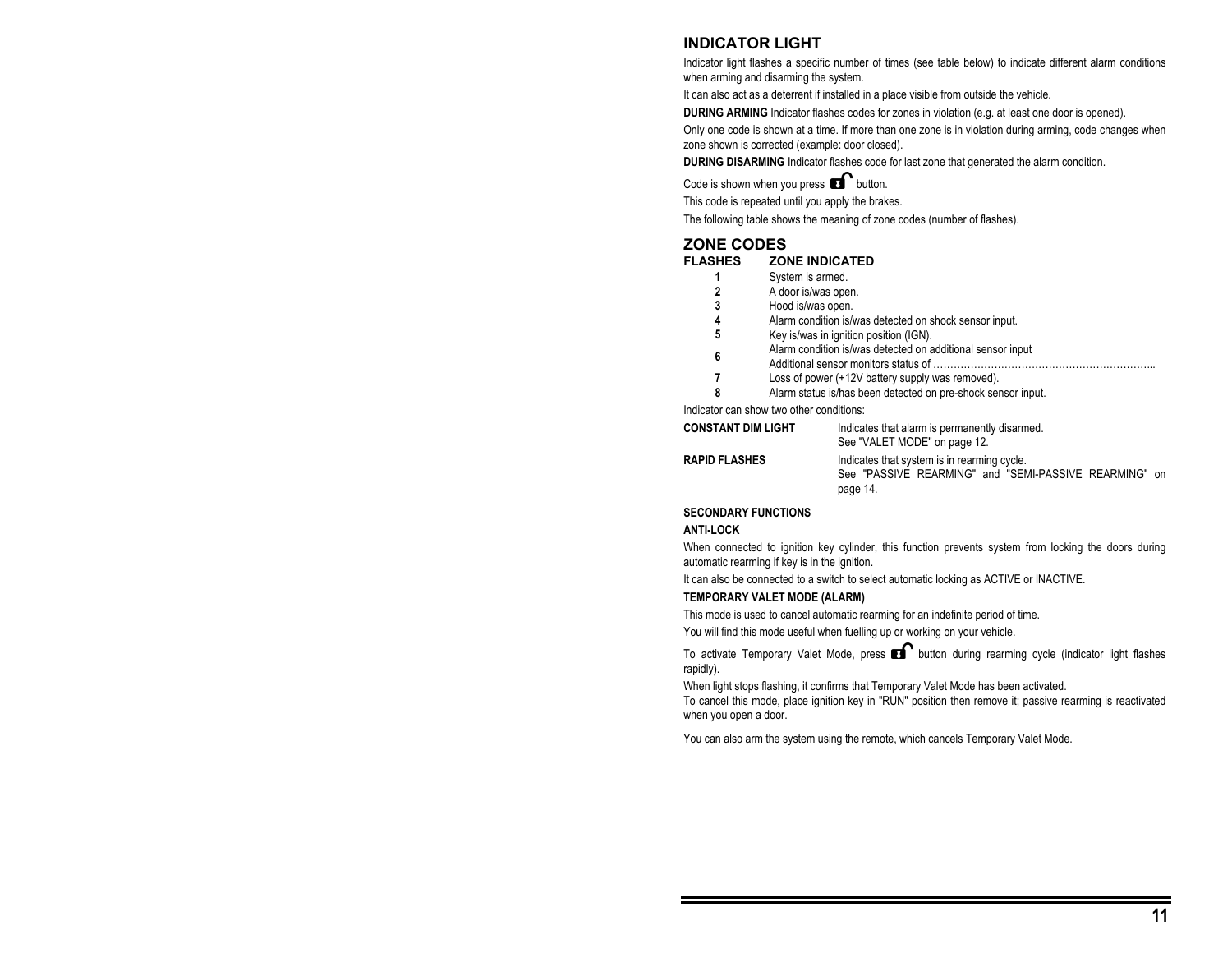#### **VALET MODE**

This mode is used to deactivate alarm permanently when you take your vehicle in for servicing for example.

Valet switch activates Valet Mode or terminates alarm condition when your **remote control is not available** (lost, batteries dead, etc.).

This switch must be installed in a hidden place known only to regular users of the vehicle.



Ask your installer to tell you where it is.

**TO ACTIVATE VALET MODE**, place ignition key in "ON" position then press Valet switch (for about 3 seconds) until indicator light comes on at half-brightness.

**TO DEACTIVATE VALET MODE**, place ignition key in "ON" position then press Valet switch (for about 3 seconds) until indicator light goes out.

#### **Notes:**

If you perform both sequences one after the other, you need to pause for 3 seconds between the two sequences.

Valet Mode is automatically deactivated when key is turned to the "ON" position and/or engine is remotestarted for the tenth time. This is to prevent Valet Mode from being left on for long periods of time.

### **GLOSSARY**

#### **SIREN**

Siren has six different sounds, i.e., it chirps repeatedly and has six different melodies. It chirps intermittently (short repeated chirps) during a pre-alarm and continuously during an alarm condition.

It can confirm arm and disarm commands with short chirps; see table in CONFIRMATION section. This function is programmable as active or inactive during installation.

### **HORN**

Horn beeps intermittently (short repeated beeps) during an alarm condition.

This function is optional and may require the installation of additional material. Ask your installer for more details.

### **PARKING LIGHTS**

Parking lights flash intermittently (repeated flashes) during a pre-alarm and alarm condition. Parking lights also confirm that commands have been received.

See table in CONFIRMATION section.

### **VIOLATION**

Violation means a situation that causes a protection zone to generate an alarm condition; example: a door was opened, etc.

#### **DOME LIGHT DURATION**

The system turns vehicle dome light on for 30 seconds upon unlocking command (not applicable in "semipassive rearming" mode).

In "passive rearming" mode, system ignores the "Door" zone while dome light is on, which prolongs rearming cycle by 30 seconds.

On some vehicles, dome light may remain on after all doors have been closed. If this option applies to your vehicle, rearming cycle is prolonged by the number of seconds during which dome light is kept on by vehicle's factory system.

### **Special condition**

If during dome light duration, a "Lock" command is sent while a door is opened, system arms and ignores door violation; if door is still open 45 seconds after dome light duration ends, system recognizes door violation and changes to alarm condition.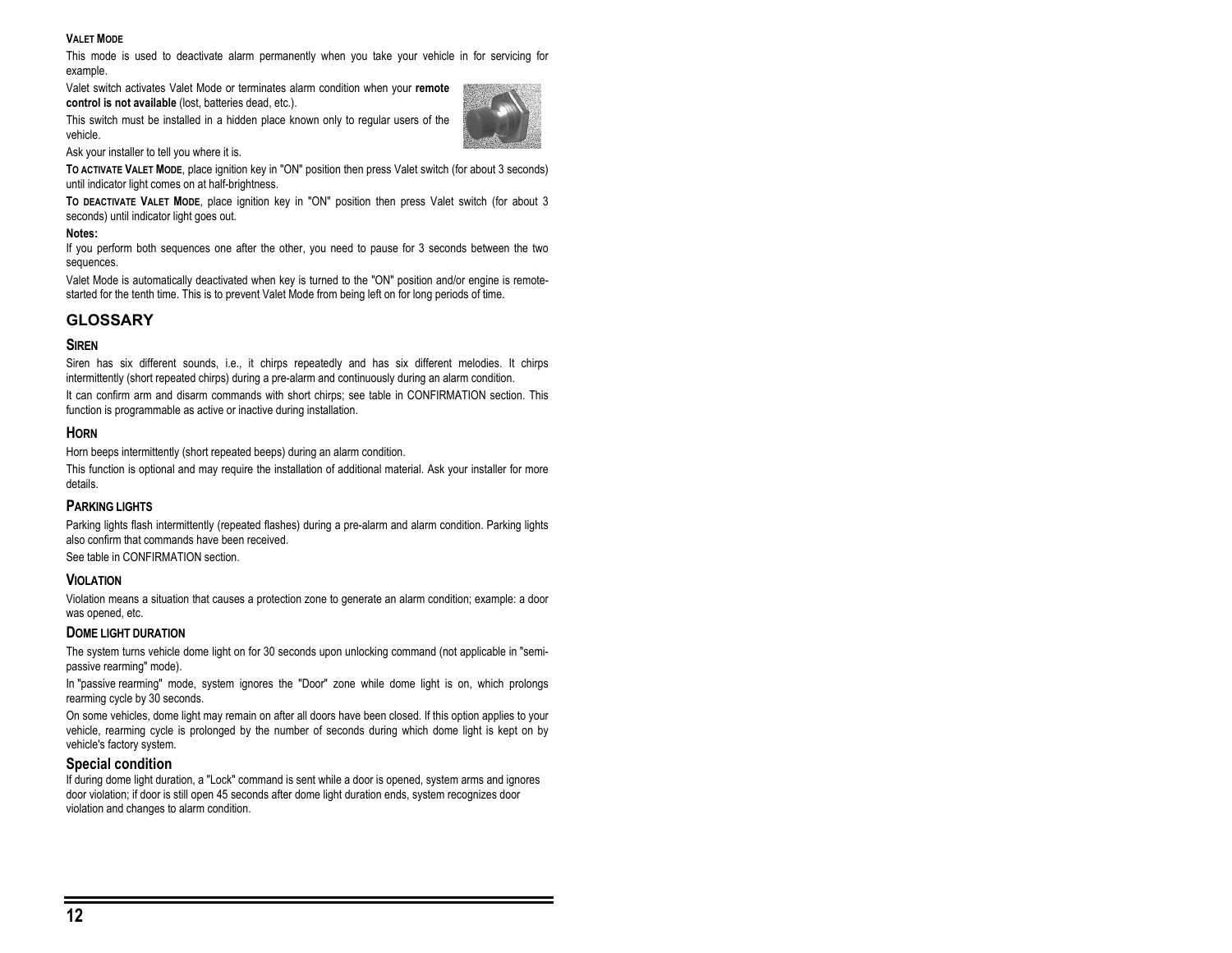# **LOCK/UNLOCK COMMANDS AND ALARM SYSTEM ARMING/DISARMING**

If your vehicle is equipped with electric door locks, several functions can be operated by remote control. These features are optional and may require purchasing additional equipment. Consult your dealer for advice.

Arming and disarming the security system also controls Lock/Unlock functions.

Following systems can be controlled:

- Door locks.
- Trunk or hatchback release.
- Interior lights.

# **LOCK / ARM**

Press the  $\blacksquare$  button, doors are locked and alarm system is armed, parking lights flash once and siren chirps once to confirm command has been received and that none of the protected zones are in violation.

Parking light confirmation is sent as many times as command is repeated so you are sure that system has received the command. Audible confirmation is also repeated (siren or horn depending on programming) if option "Confirmation on 2nd lock" is activated (during installation).

If a zone is in violation during arming, confirmation is different (3 flashes or chirps) to warn you. See table of alarm codes to know which zone is in violation.

# UNLOCK / DISARM **FI**

Press the  $\blacksquare$  button, doors are unlocked and alarm is disarmed, parking lights flash and siren chirps twice to confirm command has been received and that no alarm condition was generated during your absence.

If there was a violation, confirmation is different (4 flashes or chirps) to warn you. See table of alarm codes to know which zone generated alarm condition.

The "Unlock" function can be programmed and connected in such a way that the first Unlock command only unlocks the driver's door, while a following Unlock command unlocks the other door(s).

Dome light will turn on for 30 seconds every time Unlock command is sent (not applicable in semi-passive mode and only if option is hookup).

This 30-second duration is cancelled when Lock command or Trunk command is sent, brakes are applied or key is inserted in ignition and turned to "**ON**" position.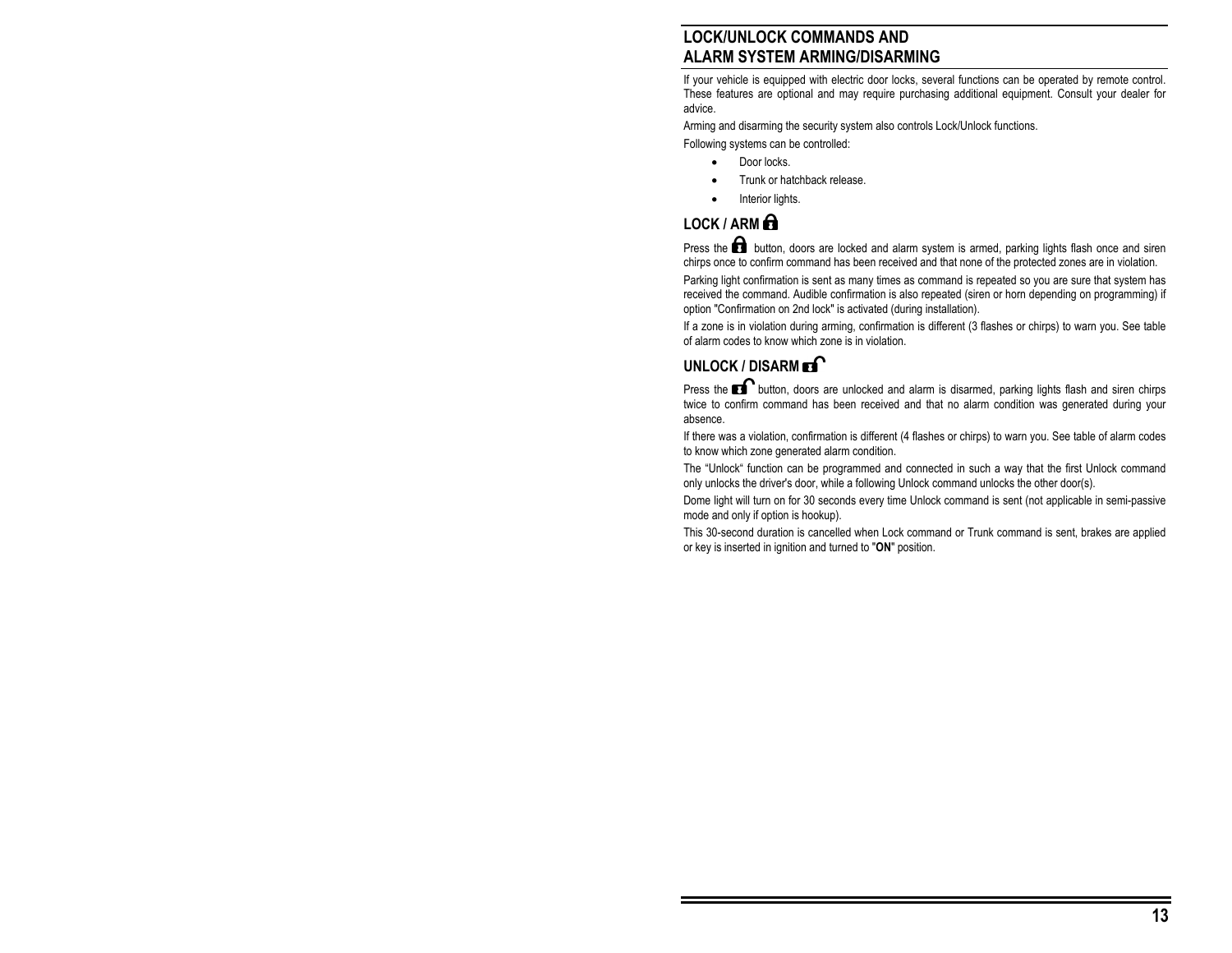# **TRUNK RELEASE**

Press button. Trunk is released and parking lights flash three times to confirm command has been received.

Trunk cannot be released if ignition key is in "**ON**" position.

Furthermore, if alarm is armed and system is not equipped with an additional sensor capable of detecting trunk release (optional equipment not included), opening of trunk with remote control will not be possible.

In this case, parking lights flash once to confirm that command has been received but trunk could not be released.

If you are not sure you have received confirmation, repeat command. System will repeat confirmation as often as you wish.

Remember to rearm alarm after trunk is closed ("Lock" command).

### SYSTEM EQUIPPED WITH AN ADDITIONAL SENSOR

If your system is equipped with a sensor designed to monitor status of trunk (added at time of installation), parking lights will flash three times to confirm command was received. When trunk is released, 3 chirps are emitted to warn that alarm will not take into account the status of this zone or the shock sensor's zone for the next 5 minutes. If you do not release trunk within 10 seconds, the system will rearm trunk automatically.

The timer is reset each time the command is repeated, which allows for a new 5-minute period to close the trunk lid.

The system will sound a chirp when trunk is closed to confirm it has been rearmed. If trunk is open for more than 5 minutes, the system switches to alarm status.

### **AUTOMATIC LOCK/UNLOCK**

Programmable as **Active** or **Inactive** during installation.

This function locks the doors when ignition key is in "**ON**" position, engine is running and brakes are applied. Doors are unlocked when key is turned from "**ON**" to "**OFF**" or when Continuous Mode is activated.

If "Unlock" function is set to unlock only driver's door on the first command, the "Automatic Unlock" function will unlock driver's door only. If dome light is connected to system, it is activated when an automatic unlock occurs.

This function is : Active Inactive

### **OTHER COMMANDS**

### **ANTITHEFT (CIRCUIT DISABLER)**

Programmable as **Active** or **Inactive** during installation.

Your Remote Starter is equipped with an Antitheft system. This system consists of an output that controls a relay that disables all circuits required to operate your vehicle (optional connection).

Two types of Antitheft can be use:

### **"PASSIVE ARMING" TYPE ANTITHEFT**

This type of Antitheft system arms automatically when ignition key is turned from "**ON**" to "**OFF**" and remains "**OFF**" for one minute. It can also be armed manually by sending a "Lock" command (unless ignition key is in "**ON**" position).

### **DISARMING**

Antitheft system is disarmed for one minute when you send "Unlock" command.

If ignition key is not turned to "**ON**" position within one minute, system automatically rearms, thus preventing an intruder from starting your vehicle, even with the ignition key.

It can be connected so that horn sounds if an intruder tries to start your vehicle when it is in the active state.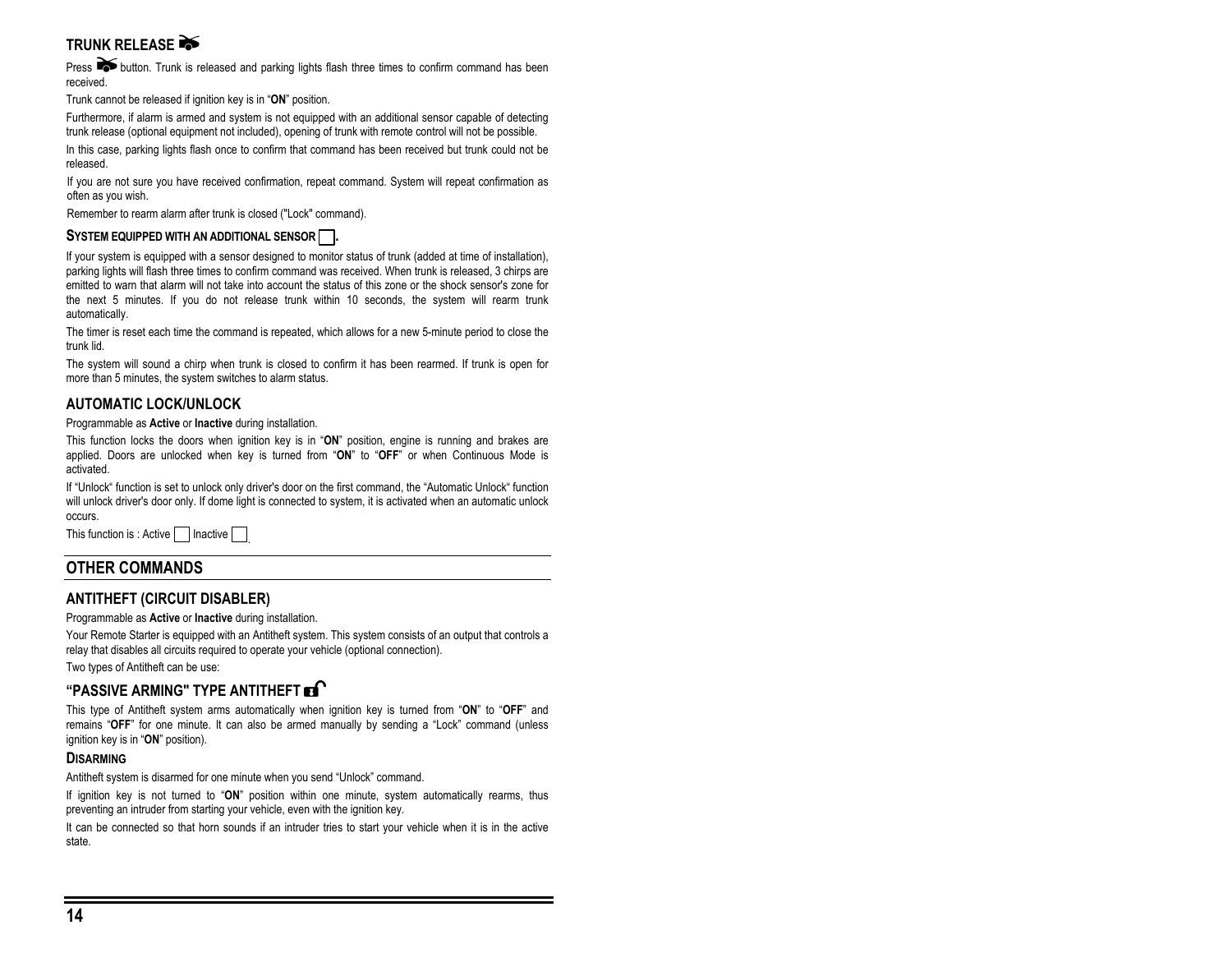# **"ACTIVE" TYPE ANTITHEFT**

This type of Antitheft system arms by sending the "Lock" command (unless ignition key is in "**ON**" position) and disarms by sending the "Unlock" command.

### **VALET MODE (CIRCUIT DISABLER)**

The circuit disabler function can be deactivated for the same reasons and in the same way as the Antitheft system. See "Valet mode" details on page 12.

### **UTILITY COMMANDS**

Two additional commands control most of your vehicle's accessories, depending on which were connected during installation (headlight, defroster, etc.). For details, consult your technician.

### **COMMAND #1**

To activate this function, press **and and buttons simultaneously** (lights: 1).

The accessory associated with this command (

is then activated for 1 second  $\Box$ , 1 minute  $\Box$  or 8 minutes  $\Box$ , depending on programming.

This duration can be cancelled by repeating command (lights: 1).

### COMMAND#2 **Ex**

To activate this function, press  $\blacksquare$  and  $\blacktriangleright$  buttons simultaneously (lights: 1).

The accessory associated with this command (

is then activated for 1 second  $\Box$ , 1 minute  $\Box$  or 8 minutes  $\Box$ , depending on programming.

This duration can be cancelled by repeating command (lights: 1).

# **CAR FINDER <b>An**<sup>1</sup>

Press **and B** buttons simultaneously (lights: 3, horn: 7). This function sounds **horn** (short tune) and flashes **parking lights** to help you locate your vehicle in a large parking lot.

### **PANIC**  $\bullet$  **(** $>4$  **SEC.)**

Press button «  $\blacktriangledown$  » and hold it for more than 4 seconds. This command activates all deterrents that are connected to the system, **parking lights**, **horn**, **siren** and **dome light** for 30 sec.  $\Box$  or 60 sec. depending on programming made during installation.

Panic mode is used to attract attention if you are experiencing difficulties. This command will not be executed if engine is kept running by ignition key.

Use the stop command to abort panic mode or press brake pedal.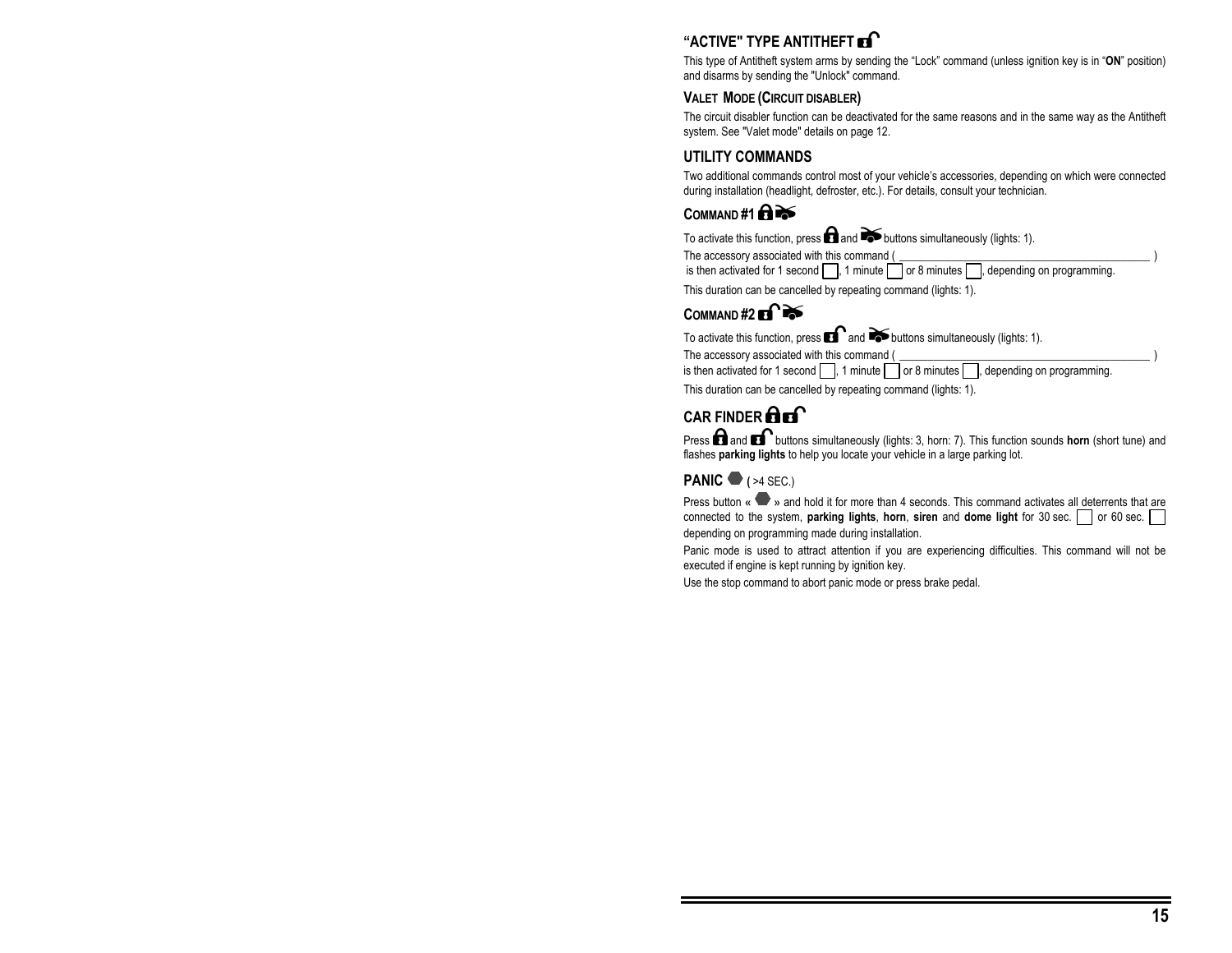# **START FAIL CODES Orm Es**

When a remote start attempt fails, it is possible to determine what caused the failure to start.

Press the  $\mathbf{Q}_{\text{max}}$  and  $\mathbf{E}$  buttons simultaneously.

The number of times the parking lights flash corresponds to the start fail code.

The table below lists the various start fail codes.

| Code         | <b>Failure to start details</b>                                                 |
|--------------|---------------------------------------------------------------------------------|
|              | Module has received a Stop command (remote or timer).                           |
| $\mathbf{2}$ | Brakes were applied during or after start sequence or module overload occurred. |
| 3            | Stopped by alarm.                                                               |
| 4            | Engine does not crank when starting sequence is initiated.                      |
| 5            | Start command ignored because hood is open.                                     |
| 7            | Start command ignored because key is in ignition (in "Run" position).           |
| 8            | Remote starter main switch is "OFF" or output overload.                         |
| 9            | Runtime has elapsed.                                                            |
| 10           | Remote starter attempted to start engine three times unsuccessfully.            |
| 11           | Remote starter sensed engine was already running.                               |
| 12           | Engine is over-revving (RPM > 3000).                                            |
| 13           | Engine not cranking fast enough during start sequence.                          |
| 16           | Internal failure of module.                                                     |

If any of these start fail codes persist, consult your dealer.

# **ALARM CONDITION CODES**

Use this command to identify which zone is in violation during arming or which generated alarm condition.

Press  $\bullet$  and  $\bullet$  buttons simultaneously: parking lights will flash number of times corresponding to code for protection zone in violation.

If more than one zone is in violation, code for the zone with highest priority is shown (1 = highest priority). See table of codes below.

| Code | <b>Protection Zone</b>                                                                              | Priority |
|------|-----------------------------------------------------------------------------------------------------|----------|
|      | System is armed.                                                                                    |          |
|      | A door is/was open.                                                                                 |          |
|      | Hood is/was open.                                                                                   |          |
|      | Alarm condition is/was detected on shock sensor input.                                              |          |
|      | Key is/was in ignition position (IGN).                                                              |          |
| 6    | Alarm condition is/was detected on additional sensor input.<br>Additional sensor monitors status of |          |
|      | Loss of power (+12V battery supply was removed).                                                    |          |
| 8    | More than 3 warnings were given within 3 minutes by pre-shock input.                                |          |